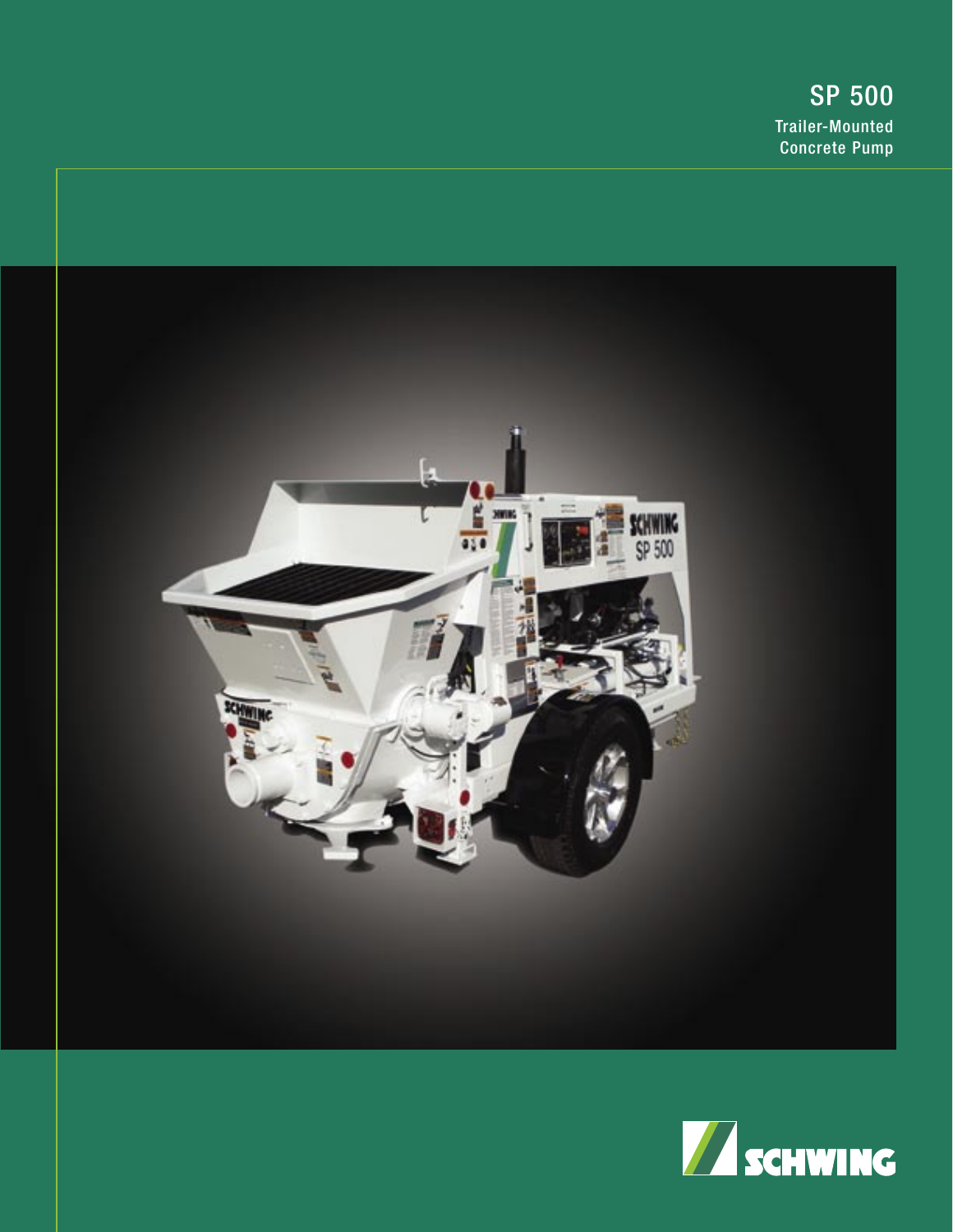## THE CONCRETE, SHOTCRETE OR GROUT PUMP

- Output to 45 cubic yards per hour
- Pressure to 1100 psi
- 1.5" Maximum Aggregate Size





This open loop, all-hydraulic concrete pump sets the standard for fuel-efficiency, reliability and performance. Twin circuit hydraulics combine with standard dual shifting cylinders, agitator and Long Rock Valve™ to provide smooth pumping of harsh mixes, shotcrete and grout.



Convenient control panel includes electric switches for on/off, forward/reverse and agitator on/off. Tachometer and hour meter are also located here along with E-stop, fuse panel and ignition switch.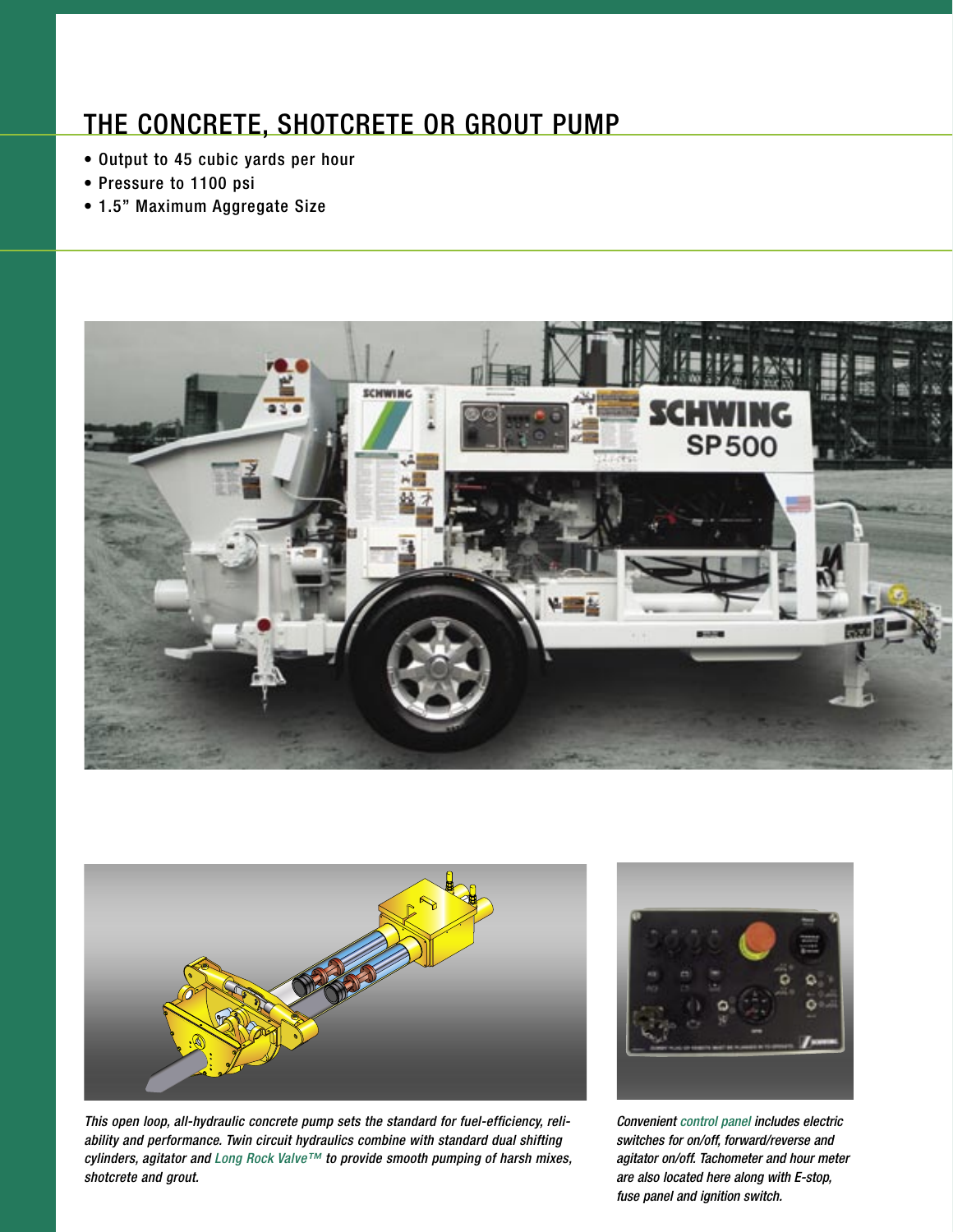

Invest in an all-hydraulic concrete pump that incorporates big pump features into a compact, economical package. The SP 500 is an excellent entry-level, allaround performer pumping grout, shotcrete and structural concrete horizontally and vertically with output to 45 yards per hour and 1100 psi.

This full range of capabilities means high utilization of your pump and fast return on your investment when you say "Yes" to the majority of projects. One call to a Schwing dealer or company store puts you in touch with pumping expertise and a full range of accessories so you are ready for new pumping challenges and profits.

Because your SP model is patterned on larger Schwing models, you are guaranteed legendary reliability that has been proven on thousands of projects. Whether your pump is your livelihood or part of a larger equipment fleet, purchase with the confidence that only a Schwing can provide.



Remote control (cable or optional radio remote ) frees the operator to monitor the end hose and the pump. Critical functions including on/off and forward/reverse are at your fingertips.



Fuel efficient Deutz diesel is an example of the high quality components on our trailer pumps. Here is an engine that was designed for construction applications and is up to the reliability standards of a Schwing pump.



Fast cleanout with less wasted concrete is a benefit of the SP 500 over other pumps. The standard hopper agitator keeps harsher mixes flowing to the Rock Valve™ for trouble-free pumping.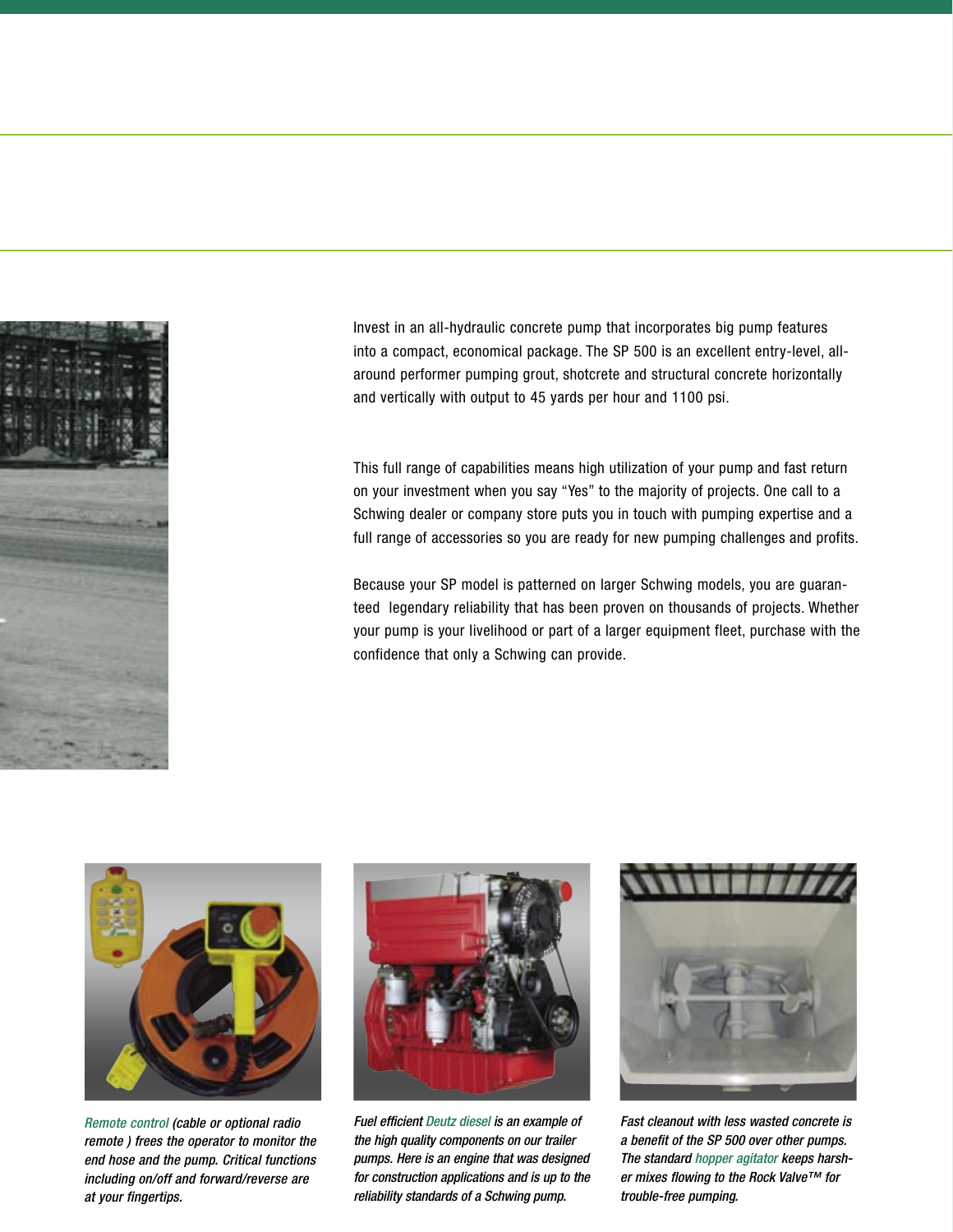Only one manufacturer can supply the Schwing experience.

Thousands of our customers form a backdrop of success that you can join by letting us spec the right piece of equipment for your needs. Six company stores with technicians and parts placed strategically across the country provide service expertise as close as your phone. And a select group of knowledgeable dealers provides another layer of invaluable experience. You and your staff will be welcomed into our facility to learn how to extract the maximum profitability from your concrete pump.

Generations of successful owners have chosen the Schwing experience. As a third generation family owned company we understand how important quality equipment is to your business and how important your business is to us.



The stationary pump plant in Atlanta is a modern model of efficiency, manufacturing pumps in trailer, skid or truck-mounted configurations for applications around the world. From close inspection of incoming materials to forming our products with the latest production processes, Schwing takes craftsmanship to the highest standards. Vigorous testing of every unit prior to shipment is your assurance of reliable pumping. In addition, a vast inventory of parts are on hand to keep your Schwing product running at maximum efficiency. Please schedule a visit to this modern facility located just north of Atlanta to see our long-term commitment to the global market.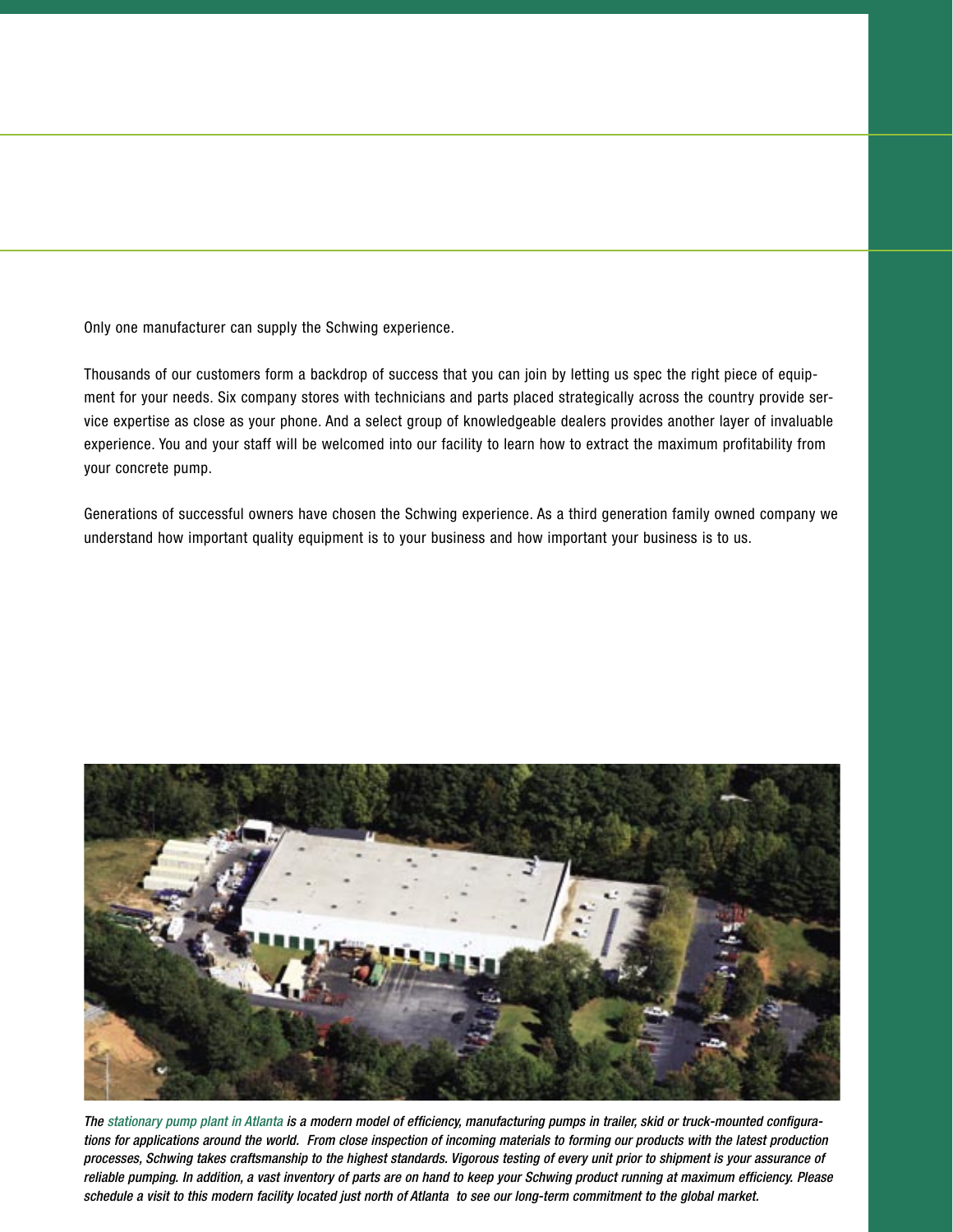## SPECIFICATIONS

PUMP SPECIFICATIONS

|                                                     | U.S.                   | <b>Metric</b> |  |
|-----------------------------------------------------|------------------------|---------------|--|
| Concrete Output Per Hour (cubic yards-cubic meters) | 45                     | 35            |  |
| Maximum Pressure on Concrete (psi-bar)              | 1100                   | 76            |  |
| Maximum Aggregate Size (in.-mm)                     | 1.5                    | 38            |  |
| Maximum Horizontal Pumping Distance* (feet-meters)  | 1160                   | 354           |  |
| Maximum Vertical Pumping Distance* (feet-meters)    | 330                    | 100           |  |
| Concrete Cylinder Diameter (in.-mm)                 | 6                      | 150           |  |
| Differential Cylinder Diameter (in.-mm)             | 3.14/1.97              | 80/50         |  |
| Concrete Cylinder Stroke Length (in.-mm)            | 39                     | 1000          |  |
| Maximum Pump Strokes Per Minute                     | 32.5                   | 32.5          |  |
| Main Hydraulic Pump                                 | A11V095                |               |  |
| Volume Control                                      | 0 to Maximum           |               |  |
| Concrete Valve Type                                 | Long Rock™             |               |  |
| <b>Shifting Cylinders</b>                           | 2                      |               |  |
| Hydraulic Tank Capacity (gallon-liters)             | 50                     | 190           |  |
| Hydraulic System                                    | Open Loop              |               |  |
| Hopper-Height (in.-mm)                              | 48                     | 1220          |  |
| Hopper Capacity (cubic feet-cubic meters)           | 11                     | .31           |  |
| Outlet Diameter (in.-mm)                            | 5                      | 125           |  |
| Engine Model - Tier II                              | Deutz BF4L2011         |               |  |
| Engine Model - Tier III                             | Deutz TCD2011 L04i     |               |  |
| Engine Power (horsepower-kilowatt)                  | 72                     | 54            |  |
| Fuel Tank Capacity (gallon-liter)                   | 20                     | 75            |  |
| Axle                                                | Single Standard        |               |  |
| Axle Capacity Rating (pounds-kilograms)             | 6000                   | 2722          |  |
| <b>Tires</b>                                        | ST 235/80 R16          |               |  |
| <b>Brakes</b>                                       | Electric               |               |  |
| Outrigger Legs                                      | <b>Manual Standard</b> |               |  |
| Length (in.-cm)                                     | 166                    | 422           |  |
| Width (in.-cm)                                      | 66                     | 168           |  |
| Height (in.-cm)                                     | 76                     | 193           |  |
| Trailer Units Weight (pounds-kilograms)             | 5500                   | 2495          |  |
| Remote Control Cable (feet-meters)                  | 100                    | 30            |  |

\*Pumping distances shown are to be used as a guide only since they have been considerably exceeded on specific projects. Maximum attainable distances depend upon concrete mix design and pipeline diameter. Maximum output and distance cannot be achieved simultaneously.

\*\*Pump specifications are for standard units. Other units are available.

Specifications are subject to change without prior notice.